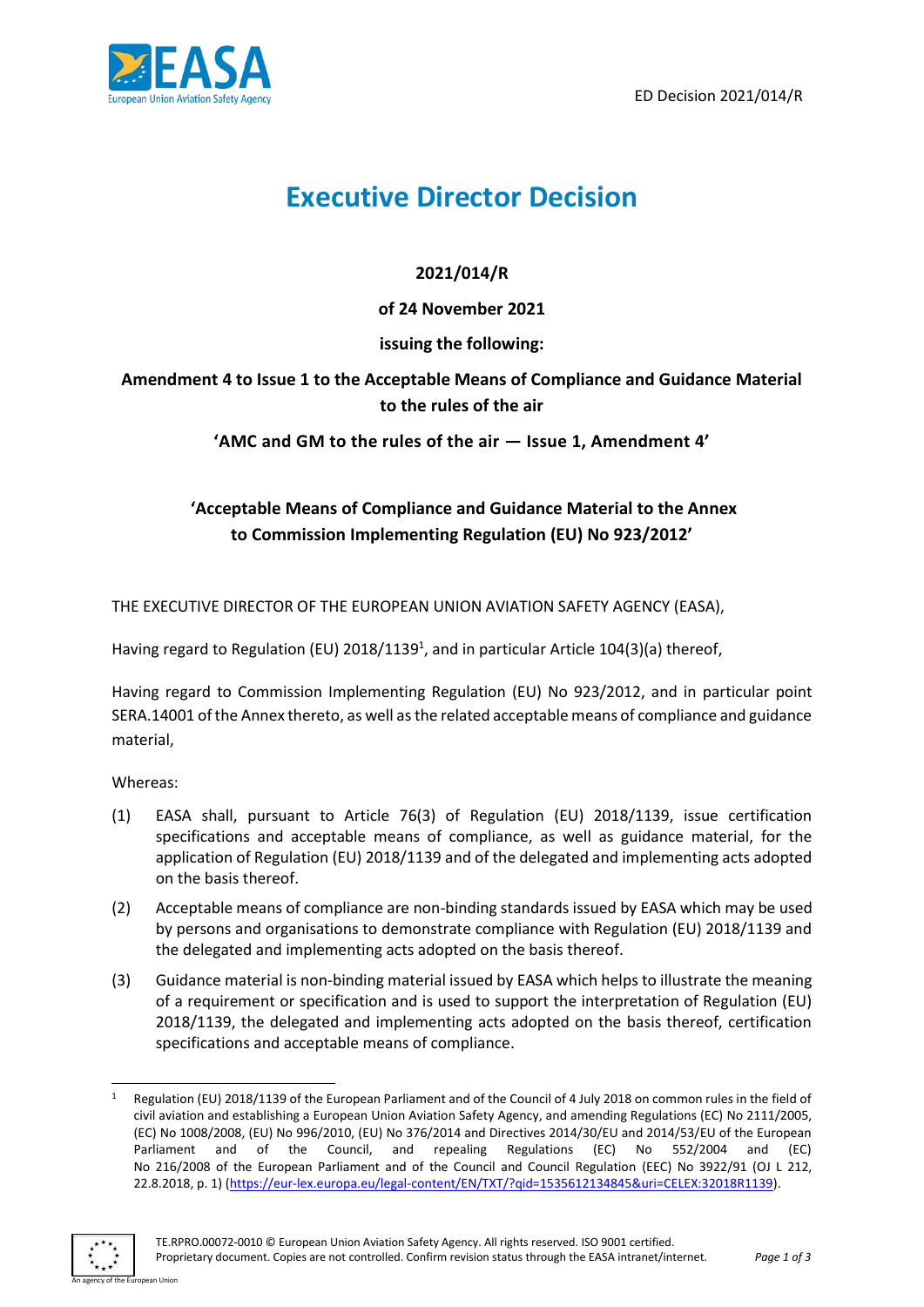- (4) With Decision 2013/013/R of 17 July 2013<sup>2</sup>, the Executive Director issued Acceptable Means of Compliance and Guidance Material to Commission Implementing Regulation (EU) No 923/2012<sup>3</sup>.
- (5) EASA shall, pursuant to Article 4(1)(a) of Regulation (EU) 2018/1139, reflect the state of the art and the best practices in the field of aviation and update its decisions taking into account worldwide aviation experience and scientific and technical progress in the respective fields.
- (6) Commission Implementing Regulation (EU) 2020/469<sup>4</sup> of 14 February 2020 amended Regulation (EU) No 923/2012, Regulation (EU) No 139/2014 and Regulation (EU) 2017/373 as regards requirements for air traffic management/air navigation services, design of airspace structures and data quality, and runway safety, and repealed Regulation (EC) No 73/2010. Annex IV (Part-ATS) to that Regulation, which shall apply from 27 January 2022, establishes an extensive regulatory framework for the provision of air traffic services, including flight information service. As regards flight information service, a detailed set of requirements for the provision of aerodrome flight information service is also provided.
- (7) The principles for air–ground communication between pilots and air traffic services, including the use of standardised phraseologies, are established in point SERA.14001 of the Annex (Rules of the air) to Commission Implementing Regulation (EU) No 923/2021. For such standardised phraseologies, which are established in Appendix 1 to AMC1 SERA.14001, it is not explicitly indicated whether they apply to air traffic control service or to flight information service, nor whether they address the operational scenario for aerodrome flight information service, for which currently various local phraseologies are in use with an evident lack of standardisation, inevitably resulting in potential safety risks.
- (8) Since Annex IV (Part-ATS) to Commission Implementing Regulation (EU) 2020/469 shall apply from 27 January 2022, it is necessary to amend the existing phraseologies to expand their scope, to better clarify their use in the various operational scenarios, and ultimately maintain a high level of safety through their harmonised and standardised use.
- (9) In this context, EASA has determined the need to amend the acceptable means of compliance and guidance material to the rules of the air to facilitate the uniform implementation of the subject provisions.
- (10) EASA, pursuant to Article 115(1)(c) of Regulation (EU) 2018/1139 and Articles 6(3), 7 and 8 of the EASA Rulemaking Procedure<sup>3</sup>, has widely consulted the interested parties on the matters which are the subject of this Decision, and has provided thereafter a written response to the comments received,

HAS DECIDED:

#### *Article 1*

The Annex to ED Decision 2013/013/R is amended as laid down in the Annex to this Decision.

<sup>4</sup> OJ L 104, 3.4.2020, p. 1 [\(https://eur-lex.europa.eu/legal-content/EN/TXT/?uri=CELEX%3A32020R0469&qid=1635952183305\)](https://eur-lex.europa.eu/legal-content/EN/TXT/?uri=CELEX%3A32020R0469&qid=1635952183305).



<sup>&</sup>lt;sup>2</sup> Decision 2013/013/R of the Executive Director of the European Aviation Safety Agency of 17 July 2013 adopting the Acceptable Means of Compliance and Guidance Material to Commission Implementing Regulation (EU) No 923/2012 of 26 September 2012 laying down the common rules of the air and operational provisions regarding services and procedures in air navigation and amending Implementing Regulation (EU) No 1035/2011 and Regulations (EC) No 1265/2007, (EC) No 1794/2006, (EC) No 730/2006, (EC) No 1033/2006 and (EU) No 255/20101 — 'Acceptable Means of Compliance and Guidance Material to the rules of the air' [\(https://www.easa.europa.eu/document-library/agency-decisions/ed-decision-2013013r\).](https://www.easa.europa.eu/document-library/agency-decisions/ed-decision-2013013r)

<sup>3</sup> Commission Implementing Regulation (EU) No 923/2012 of 26 September 2012 laying down the common rules of the air and operational provisions regarding services and procedures in air navigation and amending Implementing Regulation (EU) No 1035/2011 and Regulations (EC) No 1265/2007, (EC) No 1794/2006, (EC) No 730/2006, (EC) No 1033/2006 and (EU) No 255/2010 (OJ L 281, 13.10.2012, p. 1)[\(https://eur-lex.europa.eu/legal-content/EN/TXT/?uri=CELEX%3A32012R0923&qid=1635949921294\).](https://eur-lex.europa.eu/legal-content/EN/TXT/?uri=CELEX%3A32012R0923&qid=1635949921294)